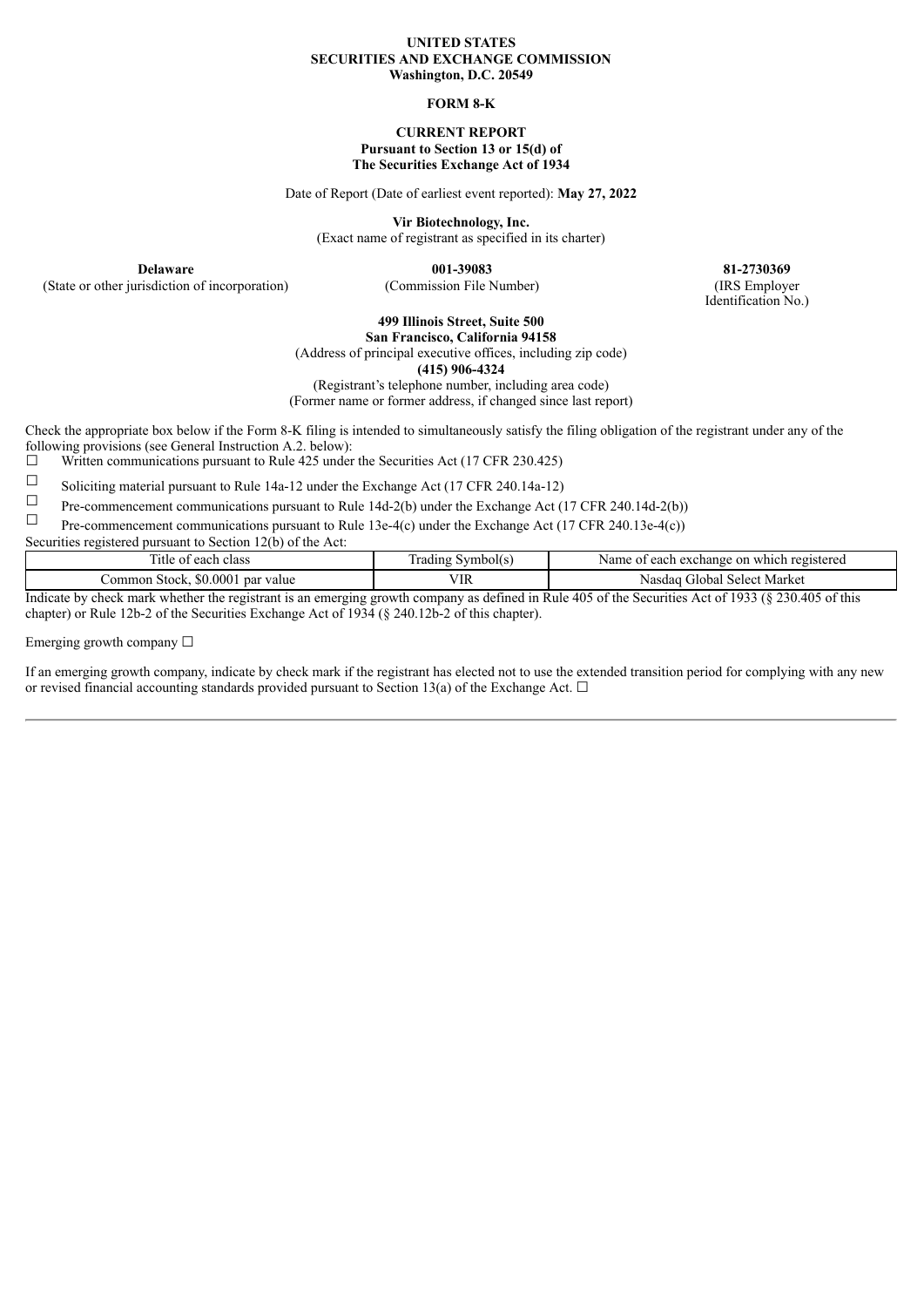# **Item 1.01 Entry into a Material Definitive Agreement.**

As previously disclosed, Vir Biotechnology, Inc. (the "Company"), Glaxo Wellcome UK Limited ("GW") and Beecham S.A. ("Beecham") entered into a definitive collaboration agreement on June 9, 2020 (the "DCA") pursuant to which the parties agreed to collaborate to research, develop and commercialize products for the prevention, treatment and prophylaxis of diseases caused by SARS-CoV-2 and potentially other coronaviruses under three programs, one of which is a program relating to antibodies targeting SARS-CoV-2 and potentially other coronaviruses (the "Antibody Program"). Also as previously disclosed, the parties' exclusive collaboration under the Antibody Program was subject to certain rights granted to WuXi Biologics (Hong Kong) Limited ("WuXi Bio") in mainland China, Hong Kong, Macau and Taiwan.

As recently disclosed, on May 16, 2022, the Company and WuXi Bio entered into an agreement (the "Termination Agreement") terminating the prior agreement between the Company and WuXi Bio pursuant to which WuXi Bio had obtained rights to develop, manufacture and commercialize certain of the Company's antibodies in mainland China, Hong Kong, Macau and Taiwan . As a result of the Termination Agreement, all rights to such antibodies in these regions reverted to the Company.

On May 27, 2022, the Company, Glaxo Wellcome UK Limited and GlaxoSmithKline Biologicals S.A. (as assignee of the DCA from Beecham) (together "GSK") entered into Amendment No. 1 to DCA (the "DCA Amendment") acknowledging that the Company's Antibody Products (as defined in the DCA) that had been licensed to WuXi Bio and that reverted to Vir in mainland China, Hong Kong, Macau and Taiwan pursuant to the Termination Agreement are included in and governed by the DCA, subject to certain amendments relating to the Antibody Product comprising sotrovimab, also known as VIR-7831 (the "VIR-7831 Antibody Product").

Under the terms of the DCA Amendment, GSK has the sole right to develop (including to seek, obtain or maintain regulatory approvals), manufacture and commercialize the VIR-7831 Antibody Product in and for mainland China, Hong Kong, Macau and Taiwan at its sole cost and expense (other than certain payments for which the Company remains responsible under certain of the Company's existing agreements with third parties). Within a specified period of time after execution of the DCA Amendment, GW will pay the Company a one-time upfront payment of seven million dollars (\$7,000,000) in consideration for the rights and licenses granted to GSK under the DCA Amendment. In addition, GW will be obligated to pay the Company tiered royalties on net sales of the VIR-7831 Antibody Product in mainland China, Hong Kong, Macau and Taiwan in percentages ranging from the high teens to the low thirties. Such royalties are payable to the Company during the term of the DCA applicable to the Antibody Program.

The foregoing description of the DCA Amendment does not purport to be complete and is qualified in its entirety by reference to the full text of the DCA Amendment, a copy of which will be filed as an exhibit to a subsequent filing with the Securities and Exchange Commission.

## **Item 9.01 Financial Statements and Exhibits.**

**(d) Exhibits Exhibit No.**<br>104 **Description**<br>Cover Pas

Cover Page Interactive Data File (embedded within the Inline XBRL document)